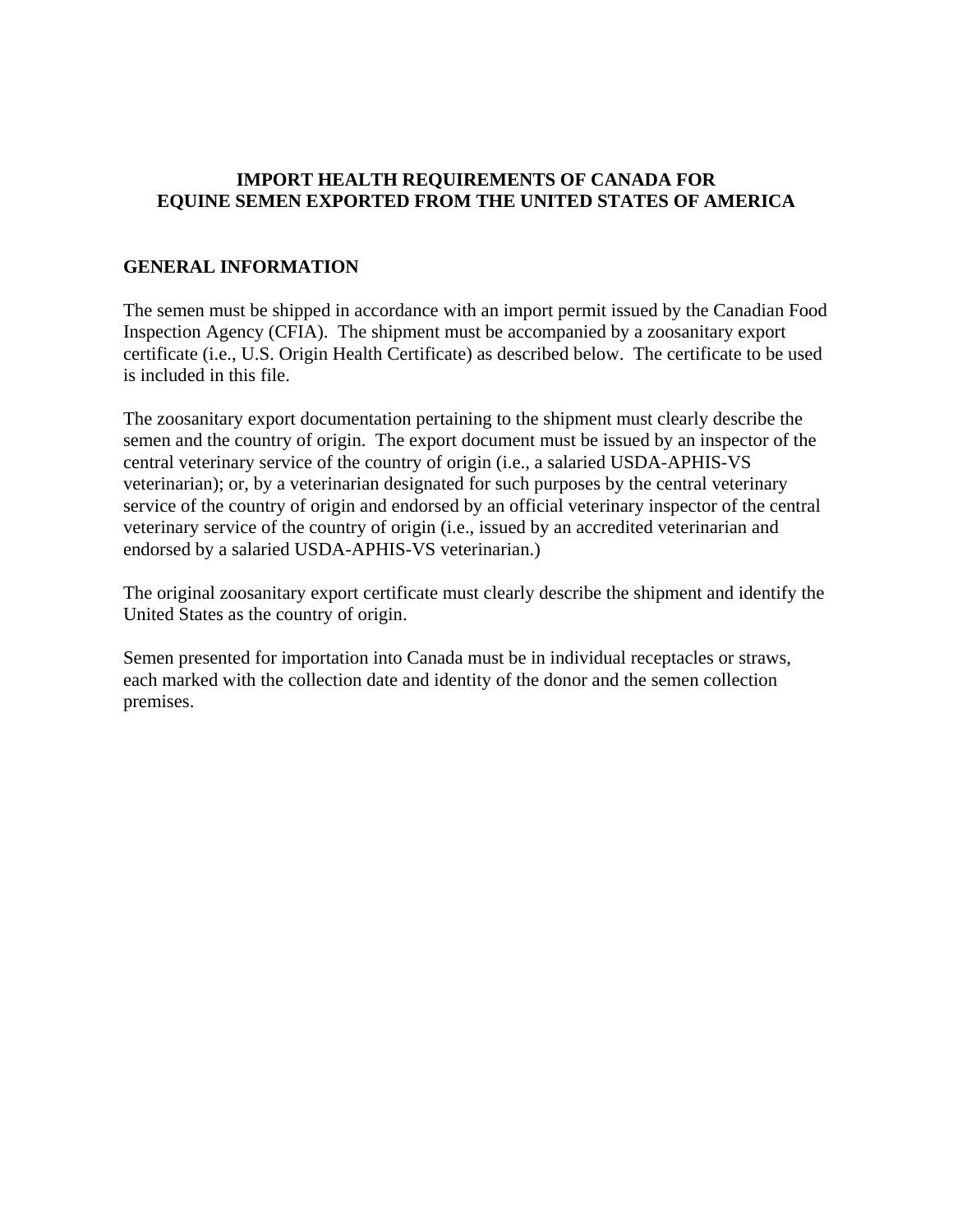Health Certificate No. (Valid only if USDA Veterinary Seal appears over certificate number)

## **UNITED STATES HEALTH CERTIFICATE FOR EXPORT OF EQUINE SEMEN TO CANADA**

#### **Part A: IDENTIFICATION**

|                              | 1. Import permit number:                                                                                                 |  |  |  |  |  |
|------------------------------|--------------------------------------------------------------------------------------------------------------------------|--|--|--|--|--|
|                              | 2. Importer:                                                                                                             |  |  |  |  |  |
|                              |                                                                                                                          |  |  |  |  |  |
|                              |                                                                                                                          |  |  |  |  |  |
|                              |                                                                                                                          |  |  |  |  |  |
|                              |                                                                                                                          |  |  |  |  |  |
|                              |                                                                                                                          |  |  |  |  |  |
|                              | 3. Species and Commodity: EQUINE SEMEN                                                                                   |  |  |  |  |  |
|                              | - Fresh: $\frac{1}{\sqrt{1-\frac{1}{2}}\sqrt{1-\frac{1}{2}}\sqrt{1-\frac{1}{2}}\sqrt{1-\frac{1}{2}}\sqrt{1-\frac{1}{2}}$ |  |  |  |  |  |
|                              | $-$ Frozen: $\_\_$                                                                                                       |  |  |  |  |  |
|                              | 4. Exporting Country: UNITED STATES OF AMERICA                                                                           |  |  |  |  |  |
|                              | 5. Issuing Authority: UNITED STATES DEPARTMENT OF AGRICULTURE                                                            |  |  |  |  |  |
|                              | 6. Donor Identification: see attached table                                                                              |  |  |  |  |  |
|                              |                                                                                                                          |  |  |  |  |  |
|                              | 7. Total number of straws:                                                                                               |  |  |  |  |  |
|                              |                                                                                                                          |  |  |  |  |  |
|                              | 8. Origin of the Semen:                                                                                                  |  |  |  |  |  |
|                              |                                                                                                                          |  |  |  |  |  |
|                              |                                                                                                                          |  |  |  |  |  |
|                              |                                                                                                                          |  |  |  |  |  |
|                              |                                                                                                                          |  |  |  |  |  |
|                              |                                                                                                                          |  |  |  |  |  |
|                              |                                                                                                                          |  |  |  |  |  |
|                              | c) Name of semen collection premises where semen was collected if different from                                         |  |  |  |  |  |
|                              | above:                                                                                                                   |  |  |  |  |  |
|                              |                                                                                                                          |  |  |  |  |  |
|                              |                                                                                                                          |  |  |  |  |  |
|                              |                                                                                                                          |  |  |  |  |  |
|                              |                                                                                                                          |  |  |  |  |  |
| 9. Destination of the Semen: |                                                                                                                          |  |  |  |  |  |
|                              |                                                                                                                          |  |  |  |  |  |
|                              | a)                                                                                                                       |  |  |  |  |  |
|                              | b)                                                                                                                       |  |  |  |  |  |
|                              |                                                                                                                          |  |  |  |  |  |
|                              |                                                                                                                          |  |  |  |  |  |

 $\overline{\phantom{a}}$  ,  $\overline{\phantom{a}}$  ,  $\overline{\phantom{a}}$  ,  $\overline{\phantom{a}}$  ,  $\overline{\phantom{a}}$  ,  $\overline{\phantom{a}}$  ,  $\overline{\phantom{a}}$  ,  $\overline{\phantom{a}}$  ,  $\overline{\phantom{a}}$  ,  $\overline{\phantom{a}}$  ,  $\overline{\phantom{a}}$  ,  $\overline{\phantom{a}}$  ,  $\overline{\phantom{a}}$  ,  $\overline{\phantom{a}}$  ,  $\overline{\phantom{a}}$  ,  $\overline{\phantom{a}}$ 

### **Part B: HEALTH INFORMATION**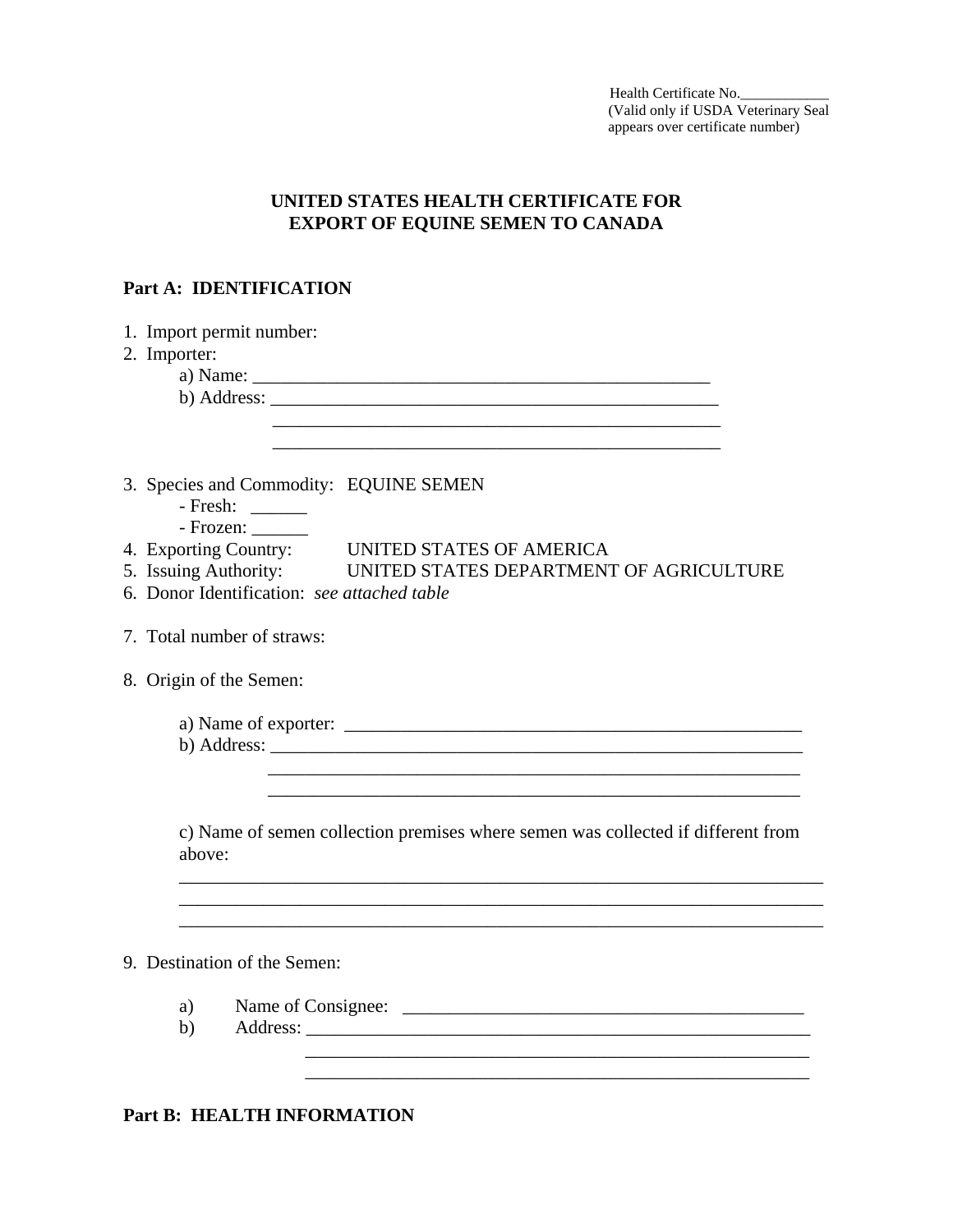The undersigned accredited veterinarian hereby certifies the following:

- 1. The donor horse(s) have not been on a premises where *T.equigenitalis* has been isolated during the 60 days immediately preceding collection of the semen for export to Canada or a premises currently under quarantine or investigation for CEM.
- 2. The semen was processed using an extender that contains antibiotics effective against *T.equigenitalis*.
- 3. The semen is in individual receptacles or straws, each marked with the collection date, identity of the donor and the semen collection premises.

\_\_\_\_\_\_\_\_\_\_\_\_\_\_\_\_\_\_\_\_\_\_\_\_\_\_\_\_ \_\_\_\_\_\_\_\_\_\_\_\_\_\_\_\_\_\_\_\_\_\_\_\_\_\_\_\_\_\_\_

\_\_\_\_\_\_\_\_\_\_\_\_\_\_\_\_\_\_\_\_\_\_\_\_\_\_\_\_\_ \_\_\_\_\_\_\_\_\_\_\_\_\_\_\_\_\_\_\_\_\_\_\_\_\_\_\_\_\_\_\_ \_\_\_\_\_\_\_\_\_\_\_\_\_\_\_\_\_\_\_\_\_\_\_\_\_\_\_\_\_ \_\_\_\_\_\_\_\_\_\_\_\_\_\_\_\_\_\_\_\_\_\_\_\_\_\_\_\_\_\_\_

Accredited Veterinarian Veterinarian Federal

Date and signature of Date and signature of endorsing (Valid only if USDA Veterinary seal appears over signature)

Printed name and address of Printed name and address of Accredited Veterinarian endorsing Federal Veterinarian